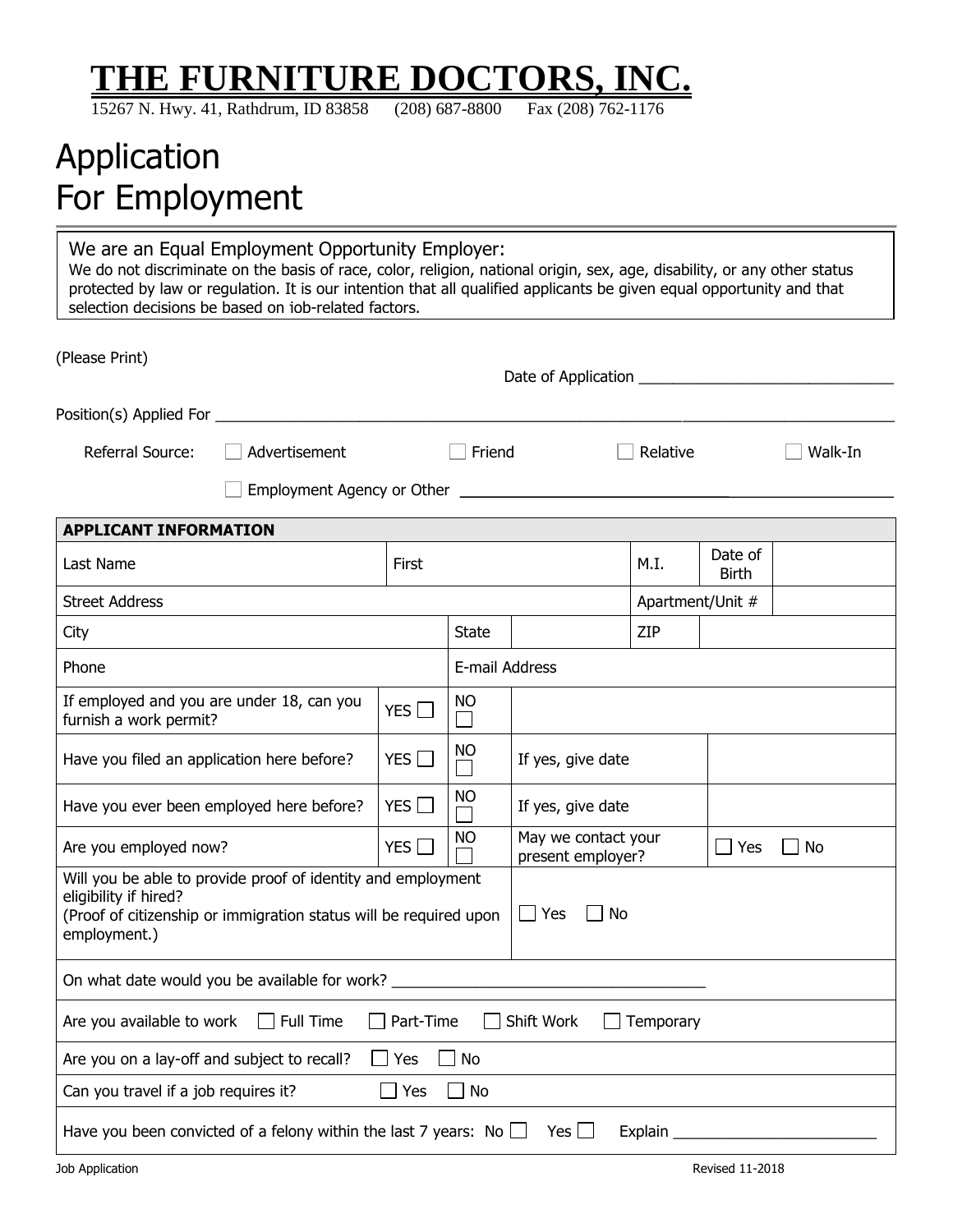| <b>EDUCATION</b>                                                                                               |            |              |                    |                       |  |
|----------------------------------------------------------------------------------------------------------------|------------|--------------|--------------------|-----------------------|--|
|                                                                                                                | Elementary | High         | College/University | Graduate/Professional |  |
| School Name                                                                                                    |            |              |                    |                       |  |
| <b>Years Completed/Degree</b>                                                                                  | 4 5 6 7 8  | 910<br>11 12 | 1 2 3 4            | 1 2 3 4               |  |
| Diploma/Degree                                                                                                 |            |              |                    |                       |  |
| Describe Course(s) of Study                                                                                    |            |              |                    |                       |  |
| Describe Specialized Training, Apprenticeship,<br>Skills and Extra-Curricular Activities                       |            |              |                    |                       |  |
| Optional:<br>Please list any Community, religious, sports, or political positions that you've participated in. |            |              |                    |                       |  |

| <b>REFERENCES</b> |                                                                                             |  |
|-------------------|---------------------------------------------------------------------------------------------|--|
|                   | Give the names of three persons not related to you who you have known at least three years: |  |
| <b>Name</b>       | Relationship                                                                                |  |
| Years Known       |                                                                                             |  |
| Address           | Phone                                                                                       |  |
| <b>Name</b>       | Relationship                                                                                |  |
| Years Known       |                                                                                             |  |
| Address           | Phone                                                                                       |  |
| <b>Name</b>       | Relationship                                                                                |  |
| Years Known       |                                                                                             |  |
| Address           | Phone                                                                                       |  |

| Person to notify in case of emergency: |       |
|----------------------------------------|-------|
| Address                                | Phone |
|                                        |       |

 $\overline{\phantom{a}}$  , where  $\overline{\phantom{a}}$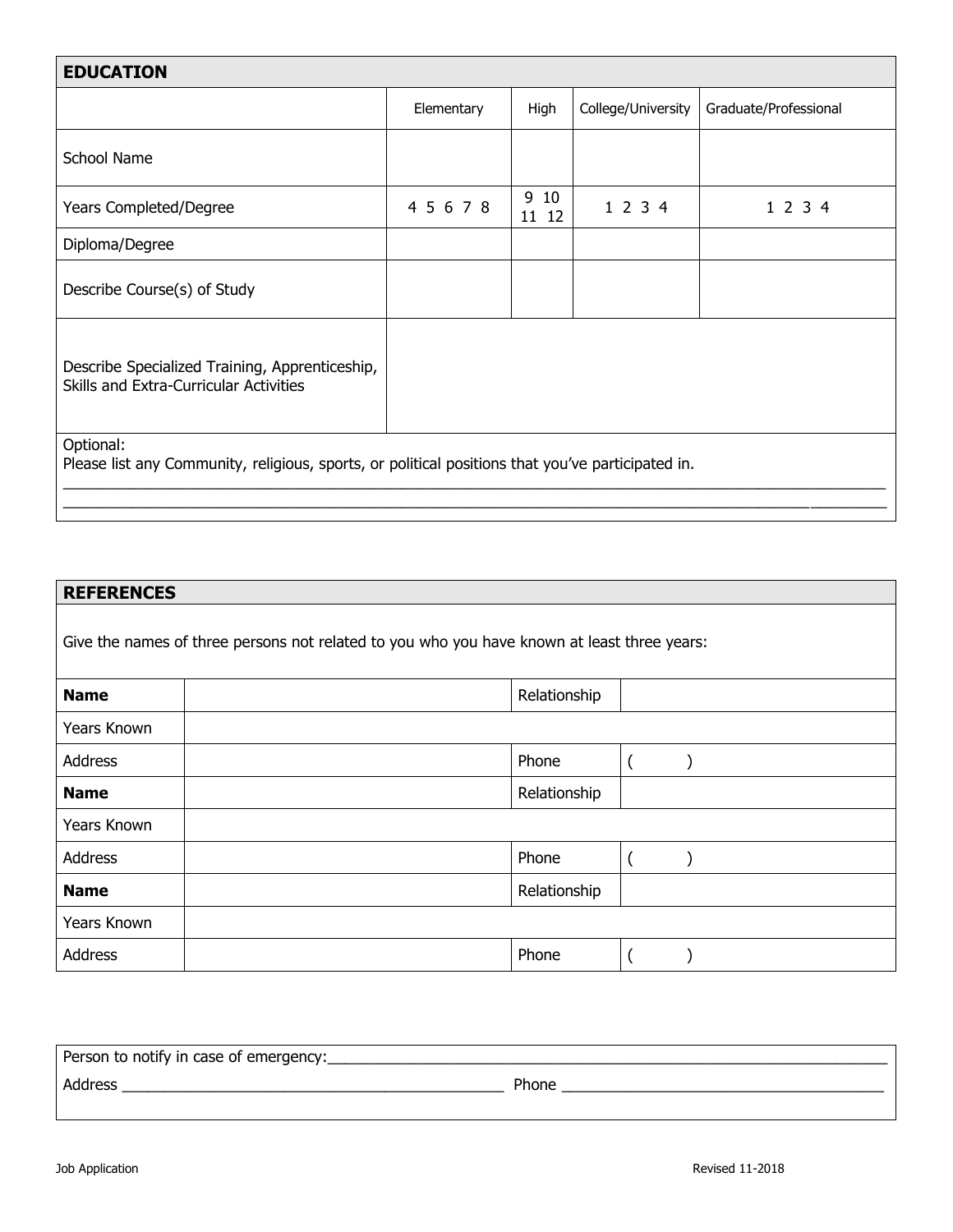| PREVIOUS EMPLOYMENT                                      |  |                                                                           |               |                                                                                                              |               |                |                          |               |
|----------------------------------------------------------|--|---------------------------------------------------------------------------|---------------|--------------------------------------------------------------------------------------------------------------|---------------|----------------|--------------------------|---------------|
|                                                          |  |                                                                           |               | Start with your present or last job. This may include military service assignments and volunteer activities. |               |                |                          |               |
| Company                                                  |  |                                                                           |               |                                                                                                              |               | Phone          | $\overline{\phantom{a}}$ | $\mathcal{E}$ |
| Address                                                  |  |                                                                           |               |                                                                                                              |               | Supervisor     |                          |               |
| Job Title                                                |  |                                                                           |               |                                                                                                              |               |                |                          |               |
|                                                          |  |                                                                           |               |                                                                                                              |               |                |                          |               |
| Responsibilities                                         |  |                                                                           |               |                                                                                                              |               |                |                          |               |
| From                                                     |  | Reason for Leaving<br>To                                                  |               |                                                                                                              |               |                |                          |               |
|                                                          |  | YES $\square$<br>May we contact your previous supervisor for a reference? |               |                                                                                                              | $NO$ $\Box$   |                |                          |               |
| Company                                                  |  |                                                                           |               |                                                                                                              |               | Phone          | $\overline{(\ }$         | $\mathcal{E}$ |
| Address                                                  |  |                                                                           |               |                                                                                                              |               | Supervisor     |                          |               |
| Job Title                                                |  |                                                                           |               |                                                                                                              |               |                |                          |               |
|                                                          |  |                                                                           |               |                                                                                                              |               |                |                          |               |
| Responsibilities                                         |  |                                                                           |               |                                                                                                              |               |                |                          |               |
| From                                                     |  | To                                                                        |               | Reason for Leaving                                                                                           |               |                |                          |               |
|                                                          |  |                                                                           |               | May we contact your previous supervisor for a reference?                                                     | YES $\square$ | $NO$ $\square$ |                          |               |
| Company                                                  |  |                                                                           |               |                                                                                                              |               | Phone          | $\overline{(\ }$         | $\mathcal{C}$ |
| Address                                                  |  |                                                                           |               |                                                                                                              |               | Supervisor     |                          |               |
| Job Title                                                |  |                                                                           |               |                                                                                                              |               |                |                          |               |
|                                                          |  |                                                                           |               |                                                                                                              |               |                |                          |               |
| Responsibilities                                         |  |                                                                           |               |                                                                                                              |               |                |                          |               |
| From                                                     |  | To                                                                        |               | Reason for Leaving                                                                                           |               |                |                          |               |
| May we contact your previous supervisor for a reference? |  |                                                                           | YES $\square$ | $NO$ $\Box$                                                                                                  |               |                |                          |               |
|                                                          |  |                                                                           |               | If you need additional space, please continue on a separate sheet of paper.                                  |               |                |                          |               |

**SPECIAL SKILLS & QUALIFICATIONS** Summarize special skills and qualifications acquired from employment or other experience.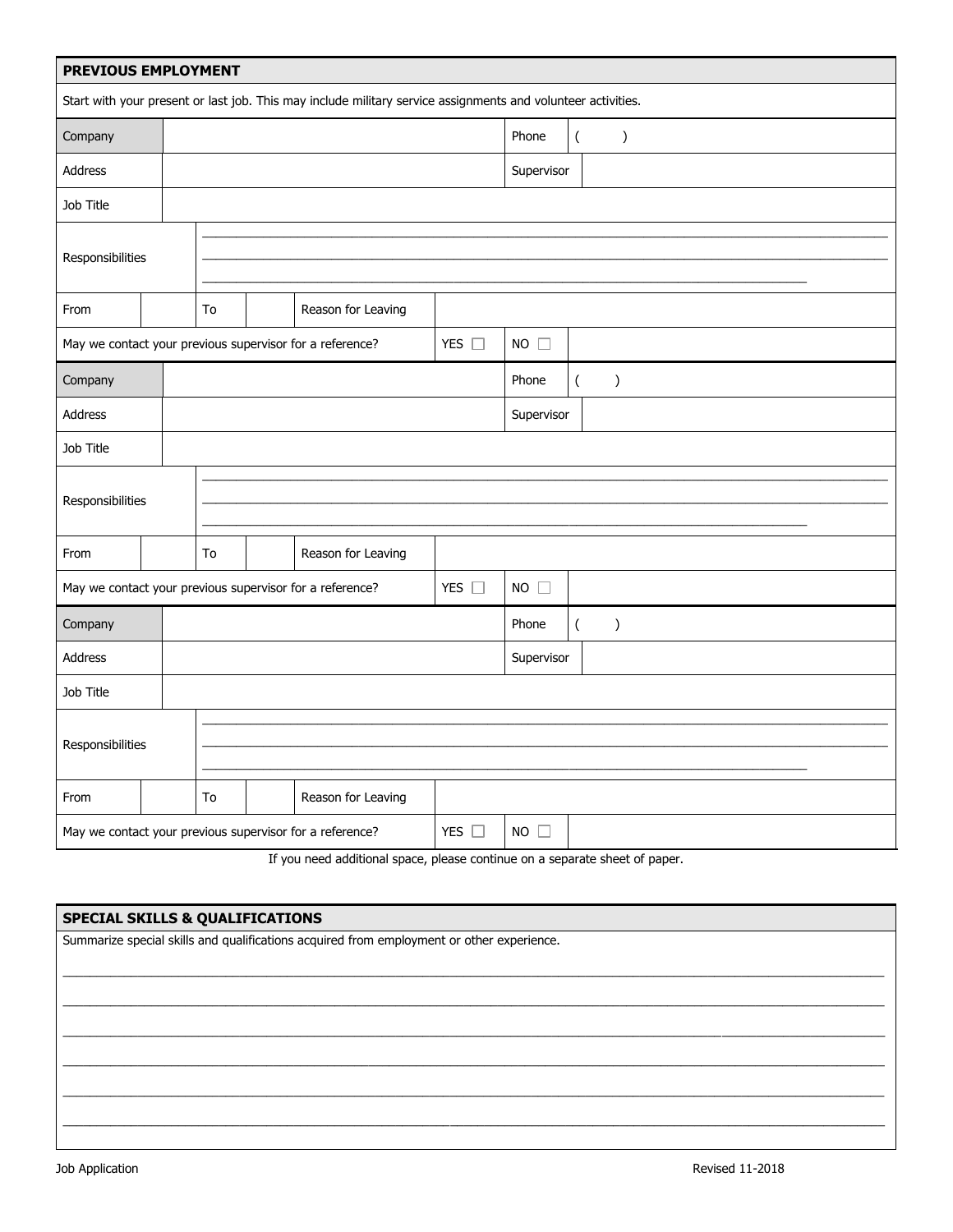### **Applicant's Personal Characteristics Information**

| 1.  |                                                                                                                                                                                                                                                                                                          |
|-----|----------------------------------------------------------------------------------------------------------------------------------------------------------------------------------------------------------------------------------------------------------------------------------------------------------|
| 2.  |                                                                                                                                                                                                                                                                                                          |
| 3.  | Would your last employer say that you used your work time to the company's best advantage?                                                                                                                                                                                                               |
| 5.  | Have you ever taken things like pencils, paper, woodworking supplies, finishing supplies, machines, tools, or<br>anything else from a previous employer?<br><b>Press</b><br>No<br><u> 1980 - An Dùbhlachd ann an Dùbhlachd ann an Dùbhlachd ann an Dùbhlachd ann an Dùbhlachd ann an Dùbhlachd ann a</u> |
| 6.  | Give an example of a goal you reached and how you achieved it                                                                                                                                                                                                                                            |
| 7.  | When you have worked on multiple projects, how did you prioritize? _________________________________                                                                                                                                                                                                     |
| 8.  | Share an example of how you were able to motivate employees, co-workers or clients: ______________                                                                                                                                                                                                       |
| 9.  |                                                                                                                                                                                                                                                                                                          |
| 10. | <u> 1999 - Johann Stein, mars and de Britannich (b. 1989)</u>                                                                                                                                                                                                                                            |
| 11. | What skills, character values or qualifications would lead us to feel that you would be the best candidate for a                                                                                                                                                                                         |
| 12. |                                                                                                                                                                                                                                                                                                          |
|     |                                                                                                                                                                                                                                                                                                          |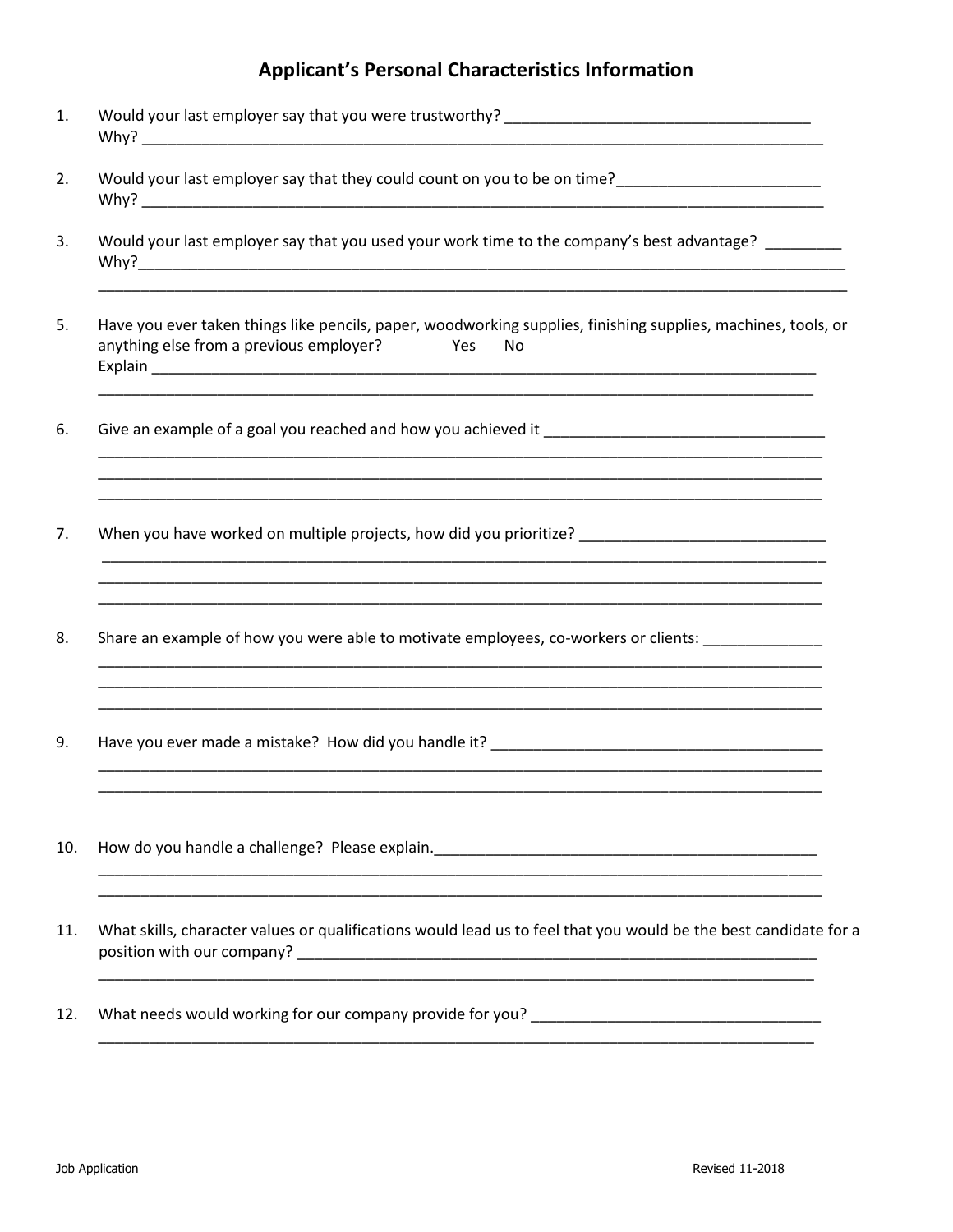### **Applicant's Strengths**

At The Furniture Doctors, we have team members with a wide range of strengths. To see how you might fit in with the rest of our team, we would like you to evaluate the following Statement Sets. Please number each Statement Set 1, 2, 3, 4, with 1 being most like yourself, and 4 being least like yourself. Each Statement Set block should have a number. There are no right or wrong answers. We value people of all strengths.

| Statement Set A __________                                                          | Statement Set B ____________                                              |
|-------------------------------------------------------------------------------------|---------------------------------------------------------------------------|
| • You prefer working with other team members                                        | . You prefer thorough detailed instructions and                           |
| than with data or things.                                                           | documentation.                                                            |
| • You enjoy gathering ideas and opinions from                                       | • Thinking through a problem in a step by step                            |
| others before making a decision.                                                    | manner works well.                                                        |
| • You like to have lots of time to take in and                                      | • You gather data mostly from reading and                                 |
| respond to information.                                                             | lectures.                                                                 |
| • Loyalty to team members is important.                                             | • A rational, analytical approach usually<br>produces excellent results.  |
| • Nostalgic things of the past are important to                                     | . Working alone on your own is usually more                               |
| you.                                                                                | efficient than working as a group.                                        |
|                                                                                     |                                                                           |
| Statement Set C <sub>_________________</sub>                                        | Statement Set D<br><u>________________</u>                                |
| • You enjoy applying new ideas to practical                                         | . You are imaginative, creative and like to look to                       |
| situations.                                                                         | the future.                                                               |
| • You are action oriented and prefer to                                             | • Being dependable, agreeable and respectful is                           |
| accomplish a task in a short amount of time.                                        | important to you.                                                         |
| • These words might describe how you enjoy<br>spending your dayenergetic, decisive, | • When plans change, you easily adapt.                                    |
| independent, and resourceful.                                                       | . To develop your own way of doing things<br>usually produces your finest |
| • Risks might be taken if they lead to the                                          | acknowledgements.                                                         |
| probability of accomplishing a task.                                                | • You enjoy personal excitement, high energy                              |